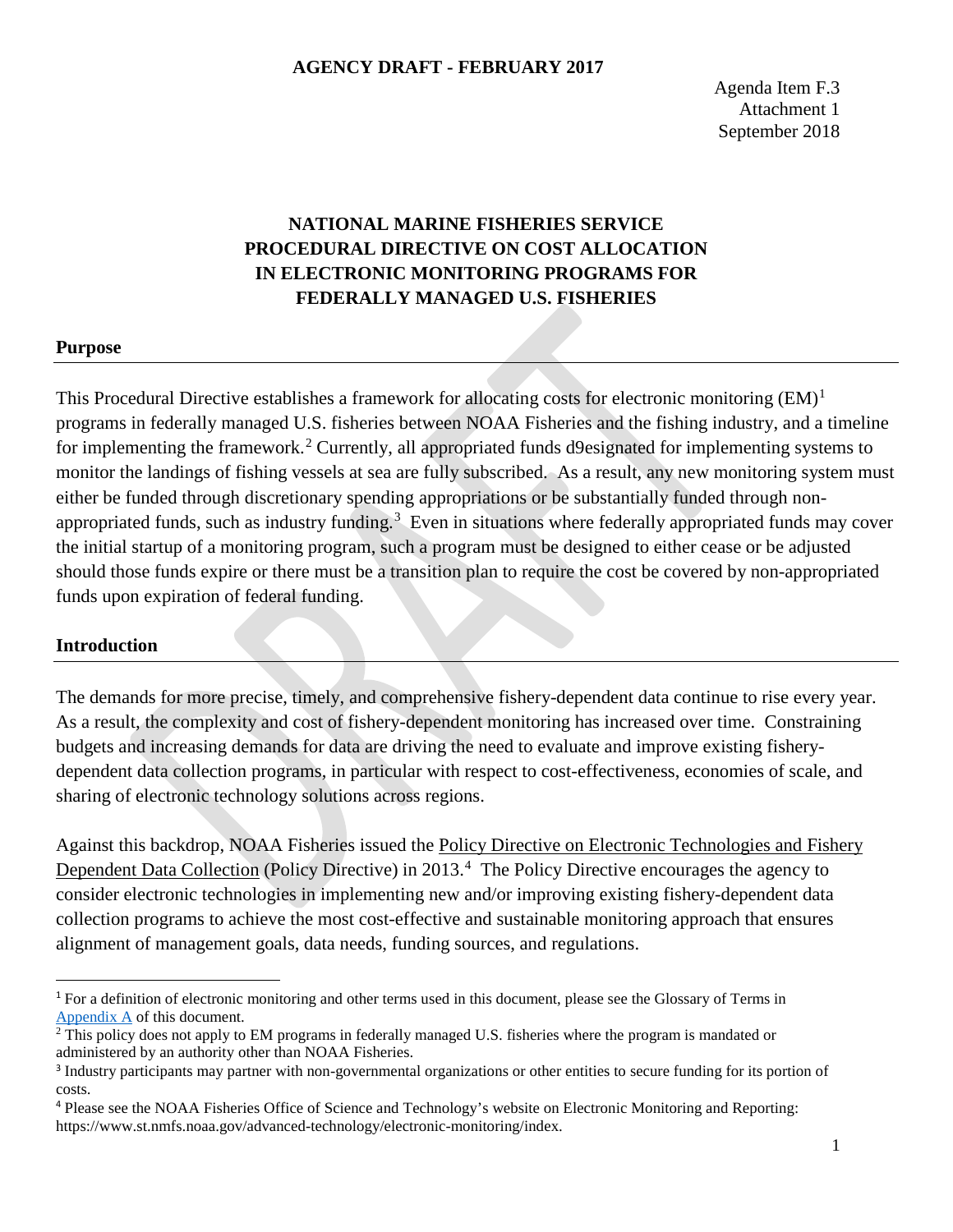The Policy Directive also outlines a number of considerations for fisheries managers when developing electronic technology-based data collection programs, including:

*No electronic technology-based fishery-dependent data collection program will be approved by NOAA if its provisions create an unfunded or unsustainable cost of implementation or operation contrary to applicable law or regulation. Funding of fishery dependent data collection programs is expected to consider the entire range of funding authorities available under federal law, including those that allow collection of funds from industry. Where cost-sharing of monitoring costs between the agency and industry is deemed appropriate and approved under applicable law and regulation, NOAA Fisheries will work with Councils and stakeholders to develop transition plans from present to future funding arrangements.*

In order to effectively implement the Policy Directive, this procedural directive is being issued to explain the categories of costs associated with EM programs and describe how such program costs should be allocated between NOAA Fisheries and industry participants. NOAA Fisheries will use this procedural directive as a framework to evaluate EM implementation. Further, Regional Fishery Management Councils (Councils)<sup>[5](#page-1-0)</sup> are expected to use the cost allocation framework set forth in this directive when creating new EM programs and evaluating existing EM programs. NOAA Fisheries believes that allocating costs as described in this directive is consistent with applicable law and will provide a transparent and consistent framework for discussing and identifying the agency's and industry's respective cost responsibilities in new and existing EM programs. Further, NOAA Fisheries expects that the framework described in this document will allow for the implementation or maintenance of EM programs that could not otherwise be initiated or maintained solely with federal appropriations.

As described in the Policy Directive, fishery-dependent data collection programs often include a combination of data collection methods in addition to EM, such as electronic reporting, on-board observers, and dockside monitoring. It may be appropriate to create cost allocation frameworks for these additional methods in the future; however, this procedural directive only applies to EM. Further, this procedural directive does not apply to small-scale pilot projects or programs using exempted fishing permits where NOAA Fisheries and industry participants are working collaboratively to test the viability of EM approaches for specific purposes and in limited circumstances.

## **Cost Responsibilities**

l

As noted in the Policy Directive, cost allocation for EM programs must be consistent with all applicable appropriations law, the Magnuson-Stevens Fishery Conservation and Management Act (MSA), and other Federal requirements. Typically, NOAA Fisheries' programs and activities are financed by funds appropriated by Congress. In addition to providing the necessary funds, a congressional appropriation establishes a

<span id="page-1-0"></span><sup>&</sup>lt;sup>5</sup> In the context of this procedural directive, "Council" includes NOAA Fisheries for the purposes of preparing Fishery Management Plans or amendments for Atlantic highly migratory species. *See* 16 U.S.C. § 304(g).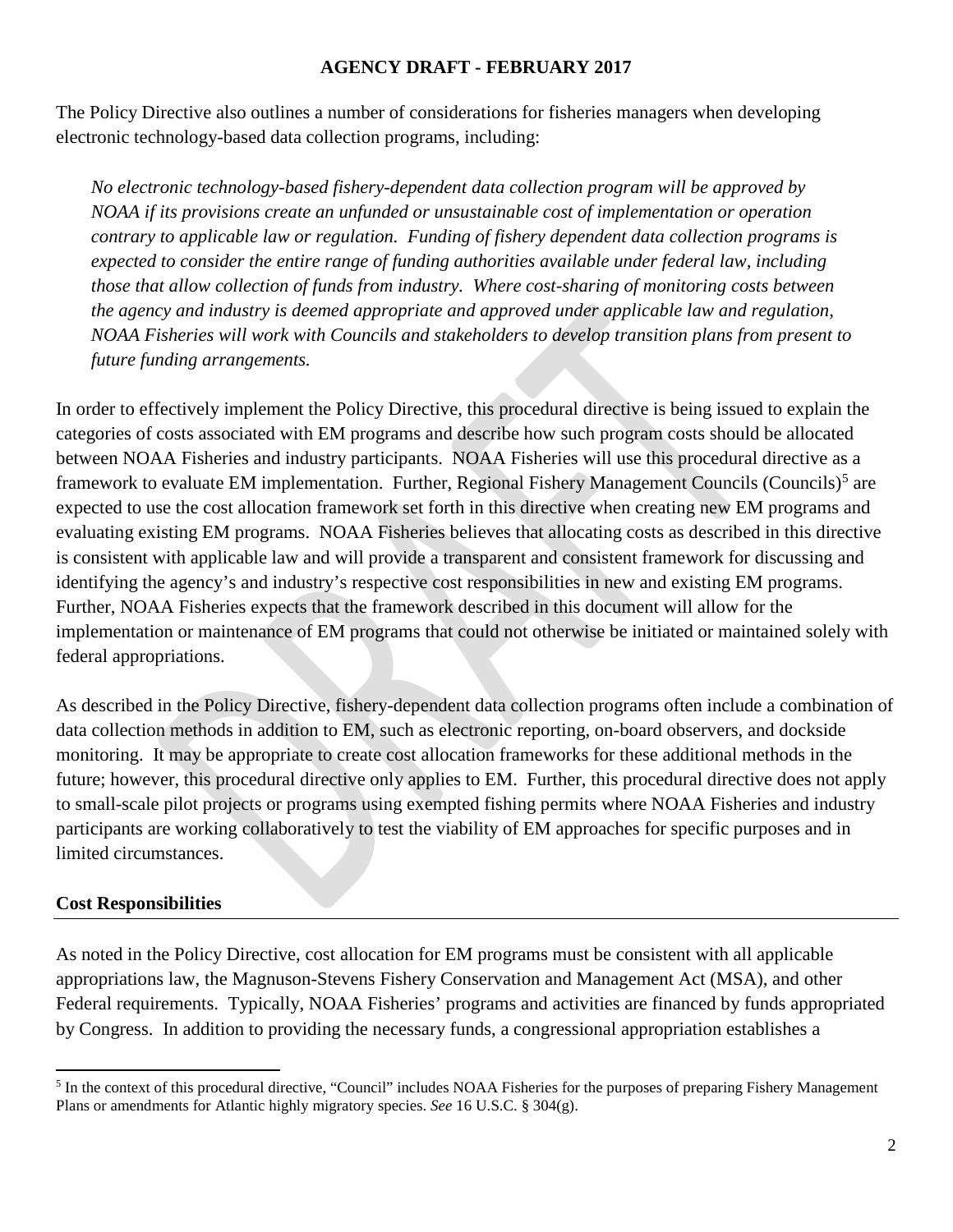maximum authorized program level, meaning that an agency cannot, absent specific statutory authorization, operate beyond the level that can be funded by its appropriations.[6](#page-2-0)

NOAA Fisheries has identified two categories of costs associated with EM programs: sampling costs and administrative costs (described in the cost categories section). For all EM programs, NOAA Fisheries will be responsible for the administrative costs, including the costs of setting standards for such programs, monitoring program performance, and providing administrative support to address science, enforcement, and management needs, except where the MSA specifically authorizes the collection of fees for these costs. For EM programs that are initiated by a Council, for example, to provide greater operational flexibility to industry participants or an exemption from otherwise applicable requirements, industry will be responsible for the sampling costs of such programs. If NOAA Fisheries determines that EM is necessary and appropriate to meet legal obligations (*e.g.*, requirements of the Endangered Species Act), as a policy matter, NOAA Fisheries would also fund the sampling costs of such programs, unless the MSA specifically provides otherwise, as long as it has sufficient appropriated funds to do so.

NOAA Fisheries expects it will fund the EM program costs for which it is responsible through annual appropriations, and that industry will be directly responsible for paying for the sampling costs of EM programs in the circumstances described above. However, NOAA Fisheries is specifically authorized by the MSA to collect fees for certain costs associated with data collection in Limited Access Privilege Programs (LAPPs)<sup>[7](#page-2-1)</sup>. In such fisheries, NOAA Fisheries may collect fees from industry to pay for administrative costs, sampling costs, or both, as consistent with statutory and regulatory requirements. In those cases, NOAA Fisheries would not collect fees for costs that industry has paid for directly. NOAA Fisheries is also authorized to assess fees in certain North Pacific fisheries for the purpose of stationing observers and EM systems aboard fishing vessels or at fish processors.[8](#page-2-2) While NOAA Fisheries could pay for sampling or other directly incurred EM costs, unlike the LAPP fee authority, the North Pacific fees could not be used to pay for certain administrative costs.

Councils should be aware that NOAA Fisheries cannot guarantee the availability of appropriated funds for EM program administrative costs. If NOAA Fisheries at any point determines that it no longer has sufficient

<span id="page-2-0"></span>l <sup>6</sup> See 72 Comp. Gen. 164, 165 (1993). An agency may not circumvent these limitations by augmenting its appropriations from sources outside the government, unless Congress has so authorized the agency. Although there is no statute that specifically prohibits augmentation, the concept has a statutory basis: 31 U.S.C. § 3302(b), the "miscellaneous receipts" statute; 31 U.S.C. § 1301(a), which restricts the use of appropriated funds to their intended purpose; and 18 U.S.C. § 209, which prohibits the payment of, contribution to, or supplementation of the salary of a government officer or employee as compensation for his or her official duties from any source other than the government of the United States.

<span id="page-2-1"></span> $716$  U.S.C. § 1853a(e). The MSA requires that, when establishing a LAPP, a Council must provide for a program of fees paid by LAPP privilege holders that will cover the costs of management, data collection and analysis, and enforcement programs directly related to and in support of the LAPP. NOAA Fisheries may collect fees to recover the actual costs directly related to the management, data collection, and enforcement of a LAPP (*i.e*., those costs that would not have been incurred but for the LAPP). *Id*. § 1854(d)(2). The fees are capped at three percent of the ex-vessel value of fish harvested. *Id.* 

<span id="page-2-2"></span><sup>8</sup> 16 U.S.C. § 1862(a). The MSA contains a North Pacific-specific observer provision that allow the North Pacific Fishery Management Council to prepare a fisheries research plan for any fishery in the Council's jurisdiction (with the exception of salmon), which requires observers to be stationed on fishing vessels, and establish a system of fees to pay for the cost of implementing the plan. The North Pacific Fishery Management Council has prepared a fisheries research plan pursuant to this authority, and NOAA Fisheries recently issued a final rule integrating proposed a rule to amend the plan to integrate EM into the North Pacific Observer Program (82 FR 1485336991).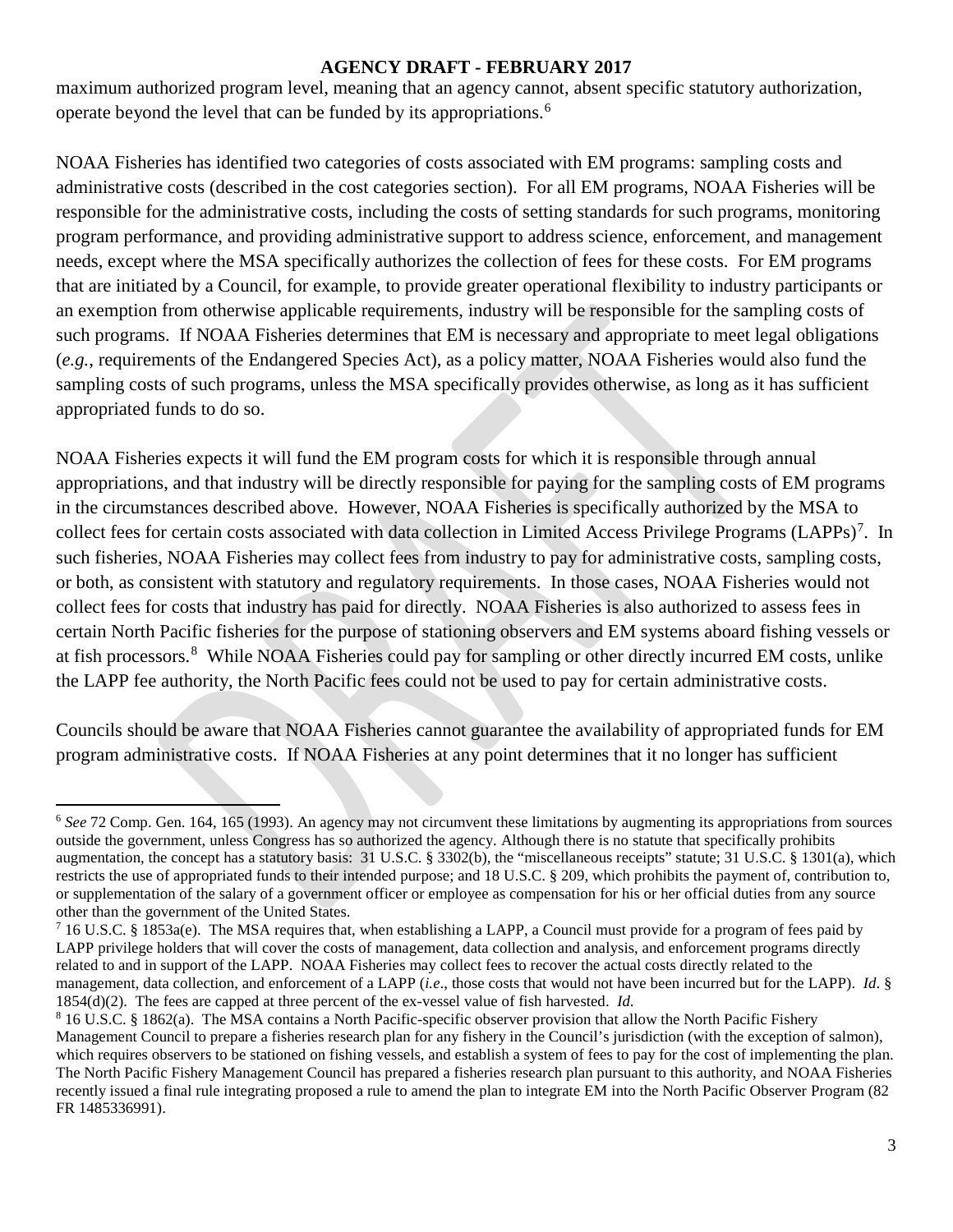authorized appropriated funds to cover the administrative costs of a program, NOAA Fisheries will not approve a new program (if it has yet to be approved) or would adjust or end an existing program (if it has already been approved). In either case, a Council and NOAA Fisheries will need to consider what, if any, action might be needed to ensure that its fishery management plans are consistent with the MSA or other legal obligations.

For EM programs where costs are allocated between NOAA Fisheries and industry, NOAA Fisheries expects Councils to categorize costs associated with EM programs into sampling costs and administrative costs (described below), and to allocate responsibility for paying these costs consistent with the framework explained in this procedural directive. Councils should coordinate early with NOAA Fisheries when developing a cost allocation or fee collection arrangement for any EM program to ensure consistency with all applicable laws and regulations.

### **Cost Categories**

l

NOAA Fisheries has identified the following costs commonly associated with EM programs, based on the preimplementation and implementation of ongoing EM programs throughout the country.

**Sampling costs** may include, among others:

- **Equipment purchases, leases, and installation**, including, but not limited to, the cameras, hard drive, video screen, and other materials needed to outfit the vessel to comply with the requirements of the EM program.
- **Equipment maintenance and upkeep**, including, but not limited to, regular software and system upgrades, ensuring that cameras are clean and free of debris, replacing cameras as needed, and periodically checking the system to ensure operation.
- **Training for captain and crew** (as appropriate) to use, troubleshoot, and maintain EM equipment and systems while at sea.
- **Development of vessel monitoring plans (VMPs)**, including identification of camera placement, catch handling protocols, and other requirements to facilitate third party video review.
- **Data transmittal**, *i.e*., transmitting data collected through the EM system, including raw footage and metadata, to the appropriate review entity (or entities), whether by physical transfer of hard drives or sending data electronically.
- Video processing and storage,<sup>[9](#page-3-0)</sup> including initial review and summary of EM video<sup>[10](#page-3-1)</sup> and storage of raw video footage or photos and associated metadata.
- **Service provider fees and overhead**, including any fees or overhead the service provider charges as part of its EM system service contract with industry.

<span id="page-3-0"></span><sup>&</sup>lt;sup>9</sup> Review of EM video footage by a third party is considered a sampling cost; reviewing the video and summarizing the data is similar to the function of an at-sea monitor collecting commercial fisheries data on the vessel at-sea.<br><sup>10</sup> In addition to this procedural directive on cost allocation, NOAA Fisheries will be developing a procedural directive on

<span id="page-3-1"></span>storage for EM video held by a third party, contracted by the fishing industry. The policy will consider the costs and benefits of storing video for various lengths of time, as well as the management, scientific, and enforcement needs of any EM program. NOAA Fisheries will also consider different types of data storage to reduce costs to industry.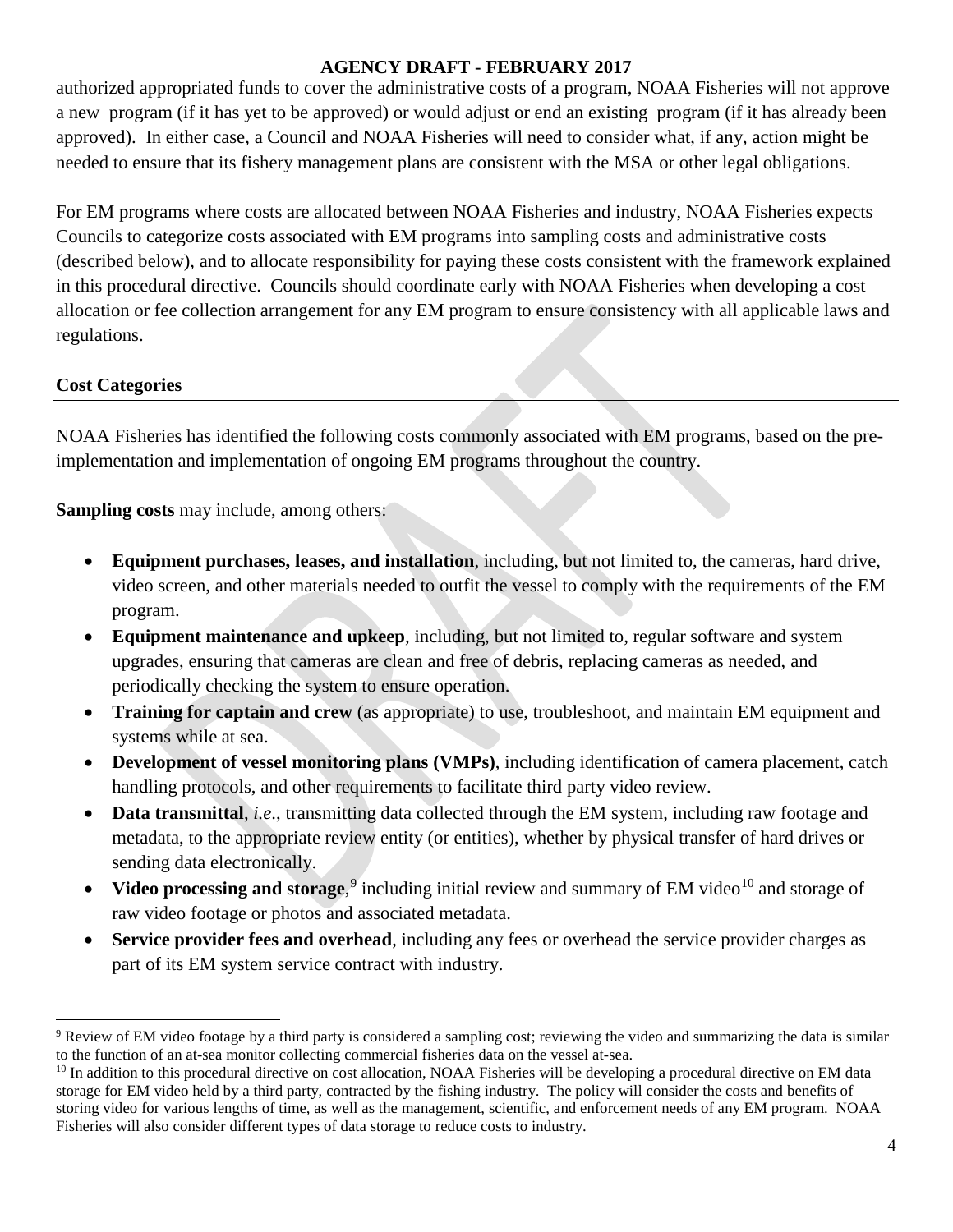**Administrative costs** may include, among others:

- **Program administration support** to address science, enforcement, and management needs, including staff time and equipment to review VMPs, troubleshoot system issues that arise; facilitate communication between industry participants and EM service providers, as needed; and manage vessel selection processes, as needed.
- **Certification of EM service providers**, including staff time to review EM provider contracts and output reports to ensure data quality standards are met.
- **EM program performance monitoring**, including auditing service provider reviewers, reviewing video to determine optimal sampling rates, and analyzing data to ensure quality and effective program performance.
- **Data analysis and storage of Federal records,** including analysis of data that are submitted to NOAA Fisheries and storage of that data consistent with Federal record retention requirements.

| <b>Cost Category</b> | <b>Cost Responsibility Options</b>                                                                                                                                                                                                                                                         |
|----------------------|--------------------------------------------------------------------------------------------------------------------------------------------------------------------------------------------------------------------------------------------------------------------------------------------|
| Sampling costs       | $\bullet$ Industry;<br>• NOAA Fisheries using fees collected from industry (if applicable<br>and consistent with statutory and regulatory requirements);<br>• NOAA Fisheries for specific programs where agency has<br>determined that EM is necessary to comply with legal<br>obligations |
| Administrative costs | • NOAA Fisheries;<br>• NOAA Fisheries using fees collected from industry (if applicable<br>and consistent with statutory and regulatory requirements);                                                                                                                                     |

## **Implementation Timelines**

NOAA Fisheries generally expects that both new and existing EM programs will include cost allocation provisions consistent with this procedural directive within two years of its approval. In programs in which industry is responsible for certain costs, but NOAA Fisheries has historically been paying those costs, the costs should transition to industry over time. Depending on the availability of appropriated funds, NOAA Fisheries may cover sampling costs in the initial stages of implementing a program. However, in such cases, transition plans should be developed to transition those costs to industry over time (not to exceed 3 years). The pace of the transition to industry funding will be specific to each fishery and will be determined by NOAA Fisheries and the Regional Fishery Management Councils, taking into account the status of the fisheries and the amount of funding appropriated to NOAA Fisheries for fishery monitoring programs.

Therefore, the provisions of new and existing EM programs should include:

1) A list of the costs associated with the EM program, categorized and allocated between NOAA Fisheries and industry participants in a manner consistent with this document.